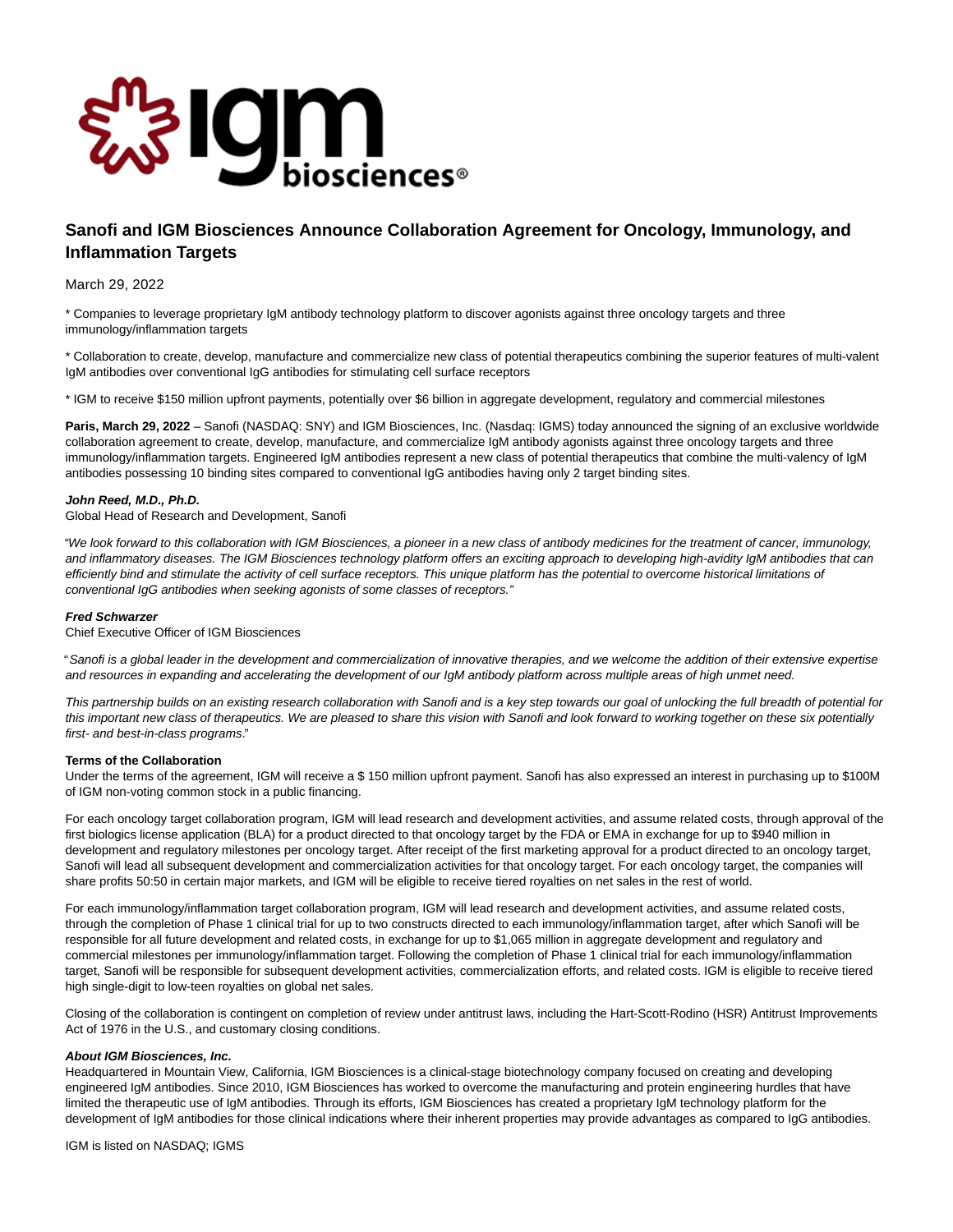## **About Sanofi**

We are an innovative global healthcare company, driven by one purpose: we chase the miracles of science to improve people's lives. Our team, across some 100 countries, is dedicated to transforming the practice of medicine by working to turn the impossible into the possible. We provide potentially life-changing treatment options and life-saving vaccine protection to millions of people globally, while putting sustainability and social responsibility at the center of our ambitions.

Sanofi is listed on EURONEXT: SAN and NASDAQ: SNY

## **Sanofi Media Relations**

Sandrine Guendoul | + 33 6 25 09 14 25 [| sandrine.guendoul@sanofi.com](mailto:sandrine.guendoul@sanofi.com) **Sally Bain** | + 1 617 834 6026 | [sally.bain@sanofi.com](mailto:sally.bain@sanofi.com) **Chrystel Baude** | + 33 6 70 98 70 59 [| chrystel.baude@sanofi.com](mailto:chrystel.baude@sanofi.com) **Nicolas Obrist** | + 33 6 77 21 27 55 | [nicolas.obrist@sanofi.com](mailto:nicolas.obrist@sanofi.com) **Victor Rouault** | + 33 6 70 93 71 40 [| victor.rouault@sanofi.com](mailto:victor.rouault@sanofi.com) **Kate Conway** | + 1 508 364 4931 | kate.conway@sanofi.com

## **Sanofi Investor Relations**

**Eva Schaefer-Jansen** | + 33 7 86 80 56 39 [| eva.schaefer-jansen@sanofi.com](mailto:eva.schaefer-jansen@sanofi.com) **Arnaud Delépine** | + 33 6 73 69 36 93 [| arnaud.delepine@sanofi.com](mailto:arnaud.delepine@sanofi.com) **Corentine Driancourt** | + 33 6 40 56 92 21 | [corentine.driancourt@sanofi.com](mailto:corentine.driancourt@sanofi.com)  **Felix Lauscher** | + 1 908 612 7239 | [felix.lauscher@sanofi.com](mailto:felix.lauscher@sanofi.com) **Priya Nanduri** | +1 908 981 5560 | [priya.nanduri@sanofi.com](mailto:priya.nanduri@sanofi.com)  **Nathalie Pham** | + 33 7 85 93 30 17 | [nathalie.pham@sanofi.com](mailto:nathalie.pham@sanofi.com)

## **IGM Biosciences Media Relations**

**David Pitts** | +1 212 600 1902 | [igmbio@argotpartners.com](mailto:igmbio@argotpartners.com)

### **Sanofi Forward-Looking Statements**

This press release contains forward-looking statements as defined in the Private Securities Litigation Reform Act of 1995, as amended. Forwardlooking statements are statements that are not historical facts. These statements include projections and estimates and their underlying assumptions, statements regarding plans, objectives, intentions and expectations with respect to future financial results, events, operations, services, product development and potential, and statements regarding future performance. Forward-looking statements are generally identified by the words "expects", "anticipates", "believes", "intends", "estimates", "plans" and similar expressions. Although Sanofi's management believes that the expectations reflected in such forward-looking statements are reasonable, investors are cautioned that forward-looking information and statements are subject to various risks and uncertainties, many of which are difficult to predict and generally beyond the control of Sanofi, that could cause actual results and developments to differ materially from those expressed in, or implied or projected by, the forward-looking information and statements. These risks and uncertainties include among other things, the uncertainties inherent in research and development, future clinical data and analysis, including post marketing, decisions by regulatory authorities, such as the FDA or the EMA, regarding whether and when to approve any drug, device or biological application that may be filed for any such product candidates as well as their decisions regarding labelling and other matters that could affect the availability or commercial potential of such product candidates, the fact that product candidates if approved may not be commercially successful, the future approval and commercial success of therapeutic alternatives, Sanofi's ability to benefit from external growth opportunities, to complete related transactions and/or obtain regulatory clearances, risks associated with intellectual property and any related pending or future litigation and the ultimate outcome of such litigation, trends in exchange rates and prevailing interest rates, volatile economic and market conditions, cost containment initiatives and subsequent changes thereto, and the impact that COVID-19 will have on us, our customers, suppliers, vendors, and other business partners, and the financial condition of any one of them, as well as on our employees and on the global economy as a whole. Any material effect of COVID-19 on any of the foregoing could also adversely impact us. This situation is changing rapidly and additional impacts may arise of which we are not currently aware and may exacerbate other previously identified risks. The risks and uncertainties also include the uncertainties discussed or identified in the public filings with the SEC and the AMF made by Sanofi, including those listed under "Risk Factors" and "Cautionary Statement Regarding Forward-Looking Statements" in Sanofi's annual report on Form 20-F for the year ended December 31, 2020. Other than as required by applicable law, Sanofi does not undertake any obligation to update or revise any forward-looking information or statements.

## **IGM Biosciences, Forward-Looking Statements**

This press release contains forward-looking statements, including statements relating to plans, expectations, and forecasts and to future events. Such forward-looking statements include, but are not limited to: the potential of, and expectations regarding, IGM's technology platform and its IgM antibodies; expectations regarding the transaction between IGM and Sanofi, including all financial aspects of the collaboration and an equity investment; the potential benefits and results of such transaction, including goals of the collaboration and the potential for accelerated development of IGM's platform; plans and expectations regarding research, development and commercialization efforts and activities; and statements by IGM's Chief Executive Officer. Such statements are subject to numerous important factors, risks and uncertainties that may cause actual events or results to differ materially, including but not limited to: potential delays and disruption resulting from the COVID-19 pandemic and governmental responses to the pandemic, including any future impacts to IGM's operations, the manufacturing of its product candidates, the progression of its clinical trials, enrollment in its current and future clinical trials and progression of its collaborations and related efforts; the risks that the transaction between IGM and Sanofi may not be completed in a timely manner or at all; the possibility that certain closing conditions to the transaction will not be satisfied, including the risks related to obtaining the requisite regulatory approvals, such as those required under antitrust laws; the risk of the occurrence of any event, change or other circumstance that could give rise to the termination of collaboration agreement between IGM and Sanofi (including without limitation the failure to timely obtain requisite regulatory approvals); the possibility that Sanofi may not invest in IGM; risks related to the effect of the announcement of the transaction on IGM's business relationships, operating results, stock price and business generally; IGM's early stages of clinical drug development; risks related to the use of engineered IgM antibodies, which is a novel and unproven therapeutic approach; IGM's ability to demonstrate the safety and efficacy of its product candidates; IGM's ability to successfully and timely advance its product candidates through preclinical studies and clinical trials; IGM's ability to enroll patients in its clinical trials; the potential for the results of clinical trials to differ from preclinical, preliminary, initial or expected results; the risk of significant adverse events, toxicities or other undesirable side effects; IGM's ability to successfully manufacture and supply its product candidates for clinical trials; the potential impact of continuing or worsening supply chain constraints; the risk that all necessary regulatory approvals cannot be obtained; the potential market for IGM's product candidates, IGM's ability to obtain additional capital to finance its operations, if needed; uncertainties related to the projections of the size of patient populations suffering from the diseases IGM is